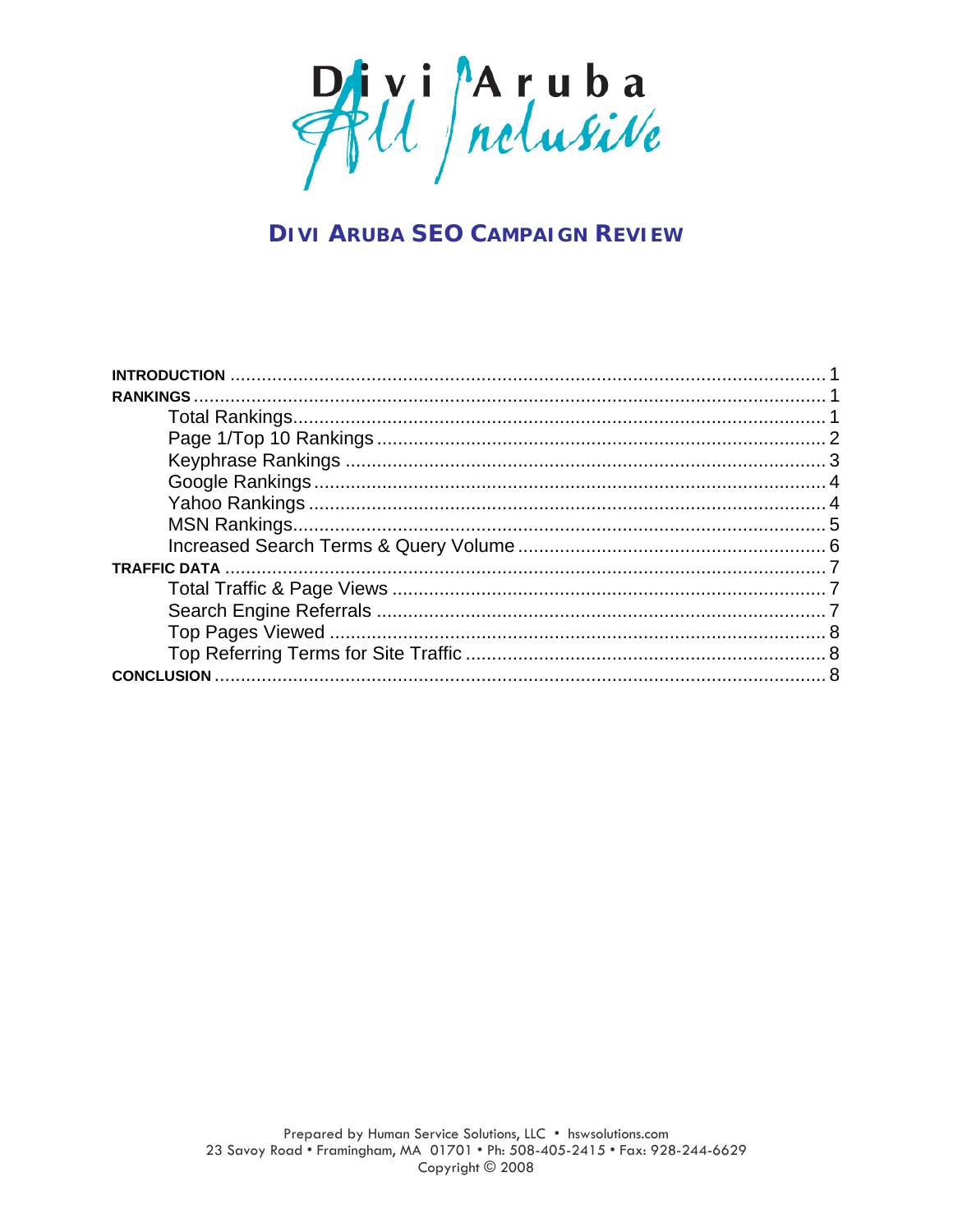#### **INTRODUCTION**

The following document details the search engine optimization (SEO) campaign results for DiviAruba.com from recommendations provided by Human Service Solutions (HSS). This analysis provides data demonstrating significant increases in search engine rankings and website traffic compared to the pre-optimization baseline period (prior to the site's relaunch in April of 2008). This report also highlights examples of improved visibility across top search engines for strategic industry terms relevant to Divi Aruba's target audiences.

#### **RANKINGS**

#### **Total Rankings**

Since the Baseline period, March of 2008, total rankings within the top 3 search engines (Google, Yahoo!, and MSN) for Diviaruba.com have increased by 61%. SEO implementation of HSS' recommendations saw a significant increase in visibility:

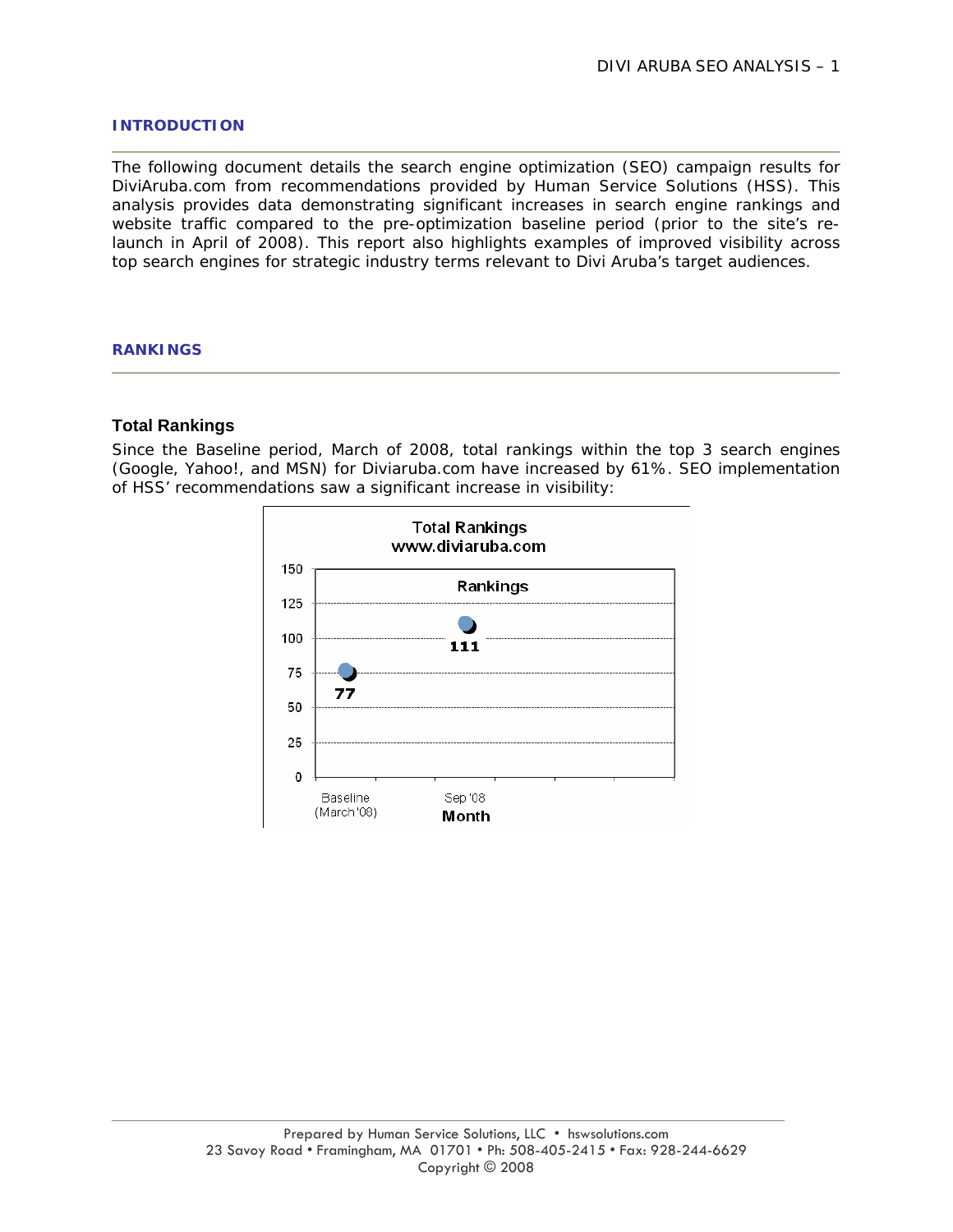## **Page 1/Top 10 Rankings**

Page 1 rankings (a presence within top 10 search results) also saw a large increase within the 3 major search engines with an 83% improvement from Baseline (March '08):

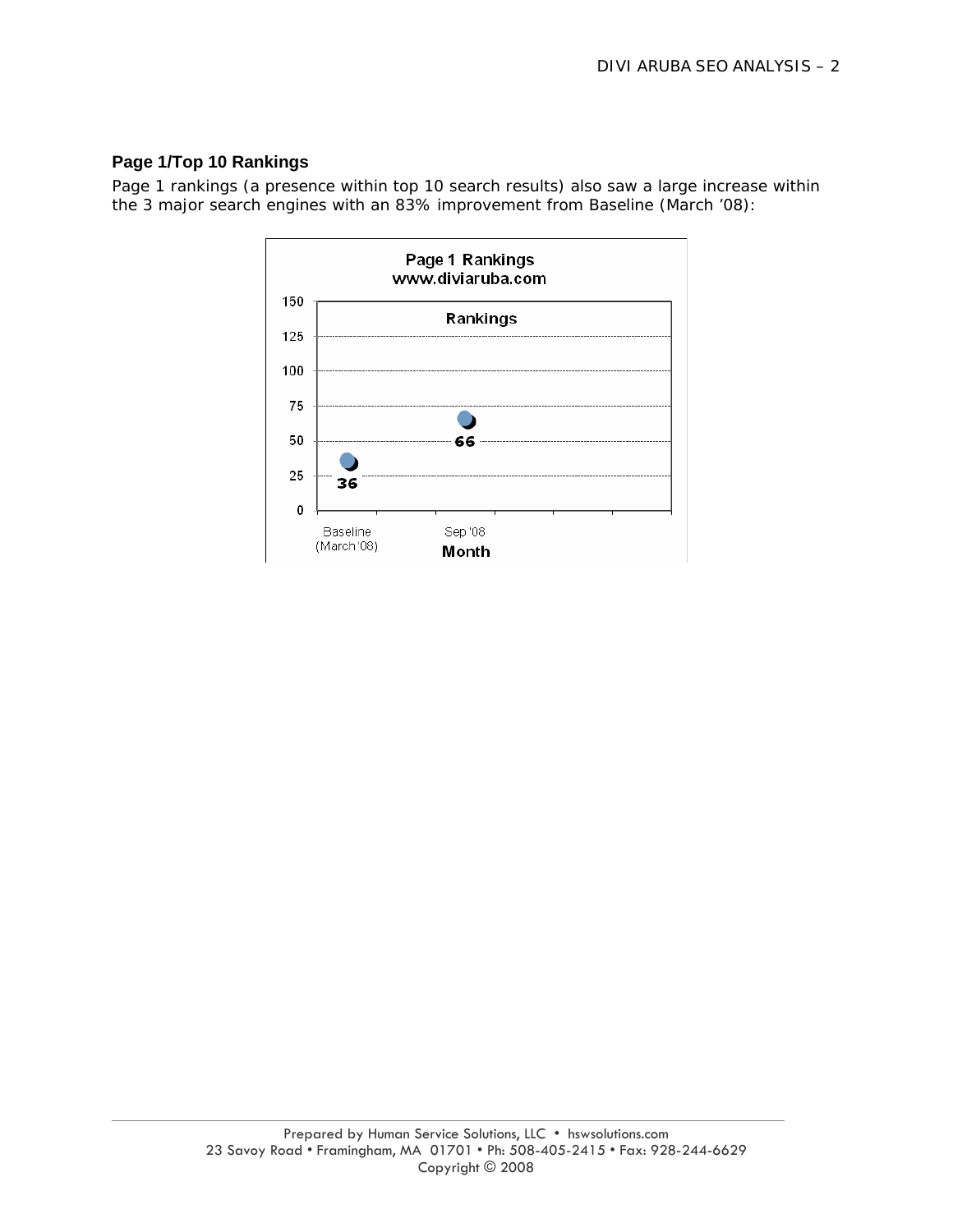## **Keyphrase Rankings**

During Baseline (March '08), 16 unique keyphrases were enjoying Page 1 rankings. Since then, the number of unique keyphrases has doubled to 32. Below is a list of terms that were ranking in Page 1 of the 3 major search engines from Baseline compared to September of 2008:

| Baseline (March, 2008)           | <b>September Keyphrases</b>          |
|----------------------------------|--------------------------------------|
| <b>Keyphrases Ranking</b>        | Ranking                              |
| aruba resort                     | aruba resort                         |
| aruba all inclusive vacation     | aruba all inclusive vacation         |
| aruba all inclusive resort       | aruba all inclusive resort           |
| all inclusive resort in aruba    | all inclusive resort in aruba        |
| aruba inclusive vacation package | aruba all inclusive vacation package |
| aruba package                    | aruba inclusive vacation package     |
| aruba all inclusive package      | all inclusive trip to aruba          |
| aruba all inclusive              | aruba resort spa                     |
| aruba all inclusive hotel        | aruba all inclusive                  |
| aruba honeymoon package          | aruba all inclusive hotel            |
| de palm tour                     | aruba all inclusive package          |
| de palm tour aruba               | divi dutch village aruba             |
| dutch village aruba              | aruba accommodations                 |
| aruba brochure                   | aruba accommodation                  |
| aruba golf                       | aruba bar                            |
| aruba golf course                | aruba brochure                       |
|                                  | aruba excursion                      |
|                                  | aruba entertainment                  |
|                                  | aruba package                        |
|                                  | aruba family vacation                |
|                                  | aruba golf course                    |
|                                  | aruba golf                           |
|                                  | aruba honeymoon                      |
|                                  | honeymoon in aruba                   |
|                                  | aruba honeymoon package              |
|                                  | aruba wedding package                |
|                                  | aruba vacation package               |
|                                  | aruba restaurant                     |
|                                  | restaurant in aruba                  |
|                                  | aruba activities                     |
|                                  | dutch village aruba                  |
|                                  | aruba weddings                       |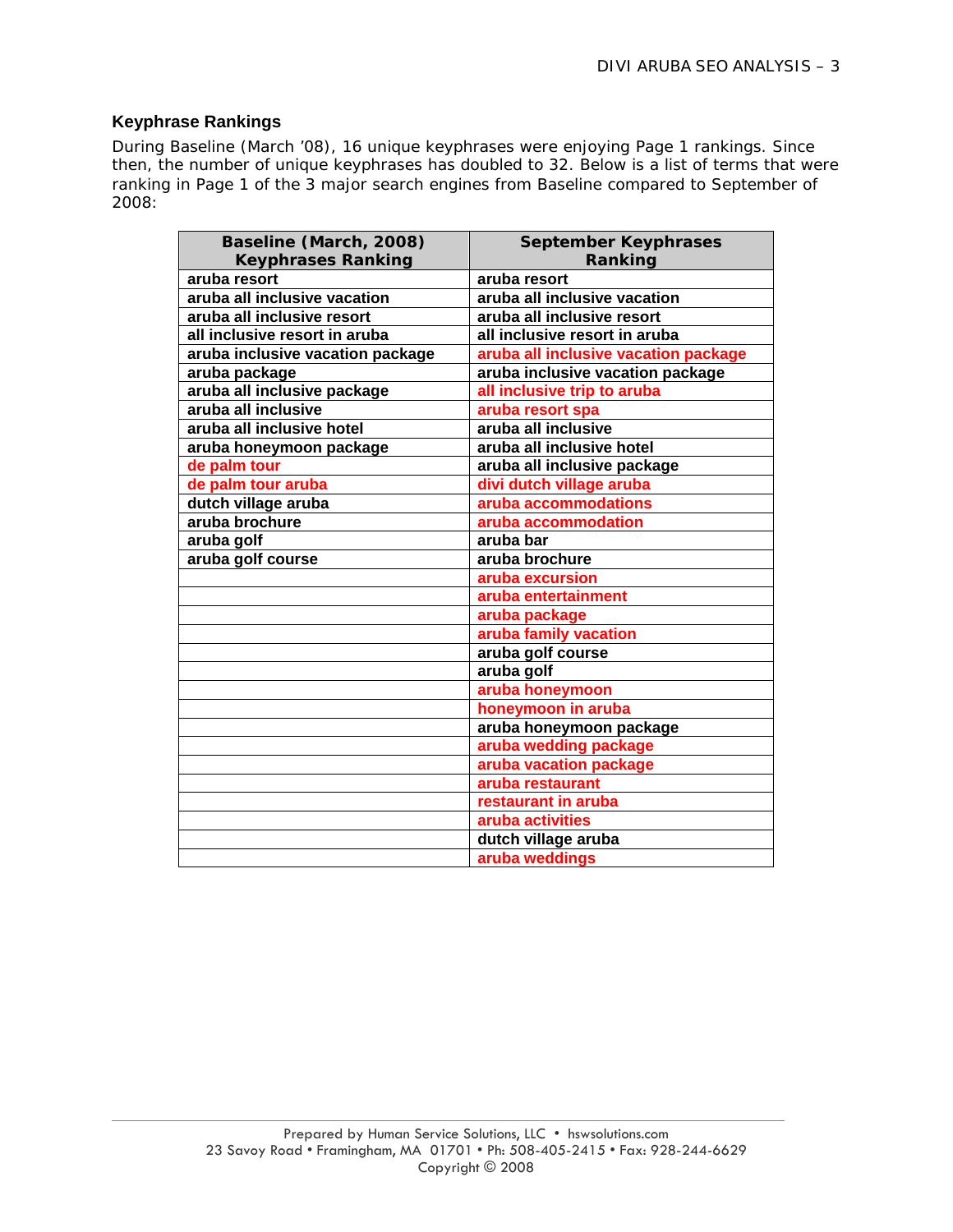## **Google Rankings**

Within Google, the largest search engine which owns almost 60% of the search engine landscape (58%), rankings from Baseline (March '08) nearly doubled. In fact, the number of Page 1 rankings in September 2008, was larger than the total rankings in Baseline (see below):



## **Yahoo Rankings**

Within Yahoo!, the second largest search engine (28% search engine landscape), Diviaruba.com enjoyed over a 100% increase in Page 1 rankings and a 32% improvement in total rankings (see below):

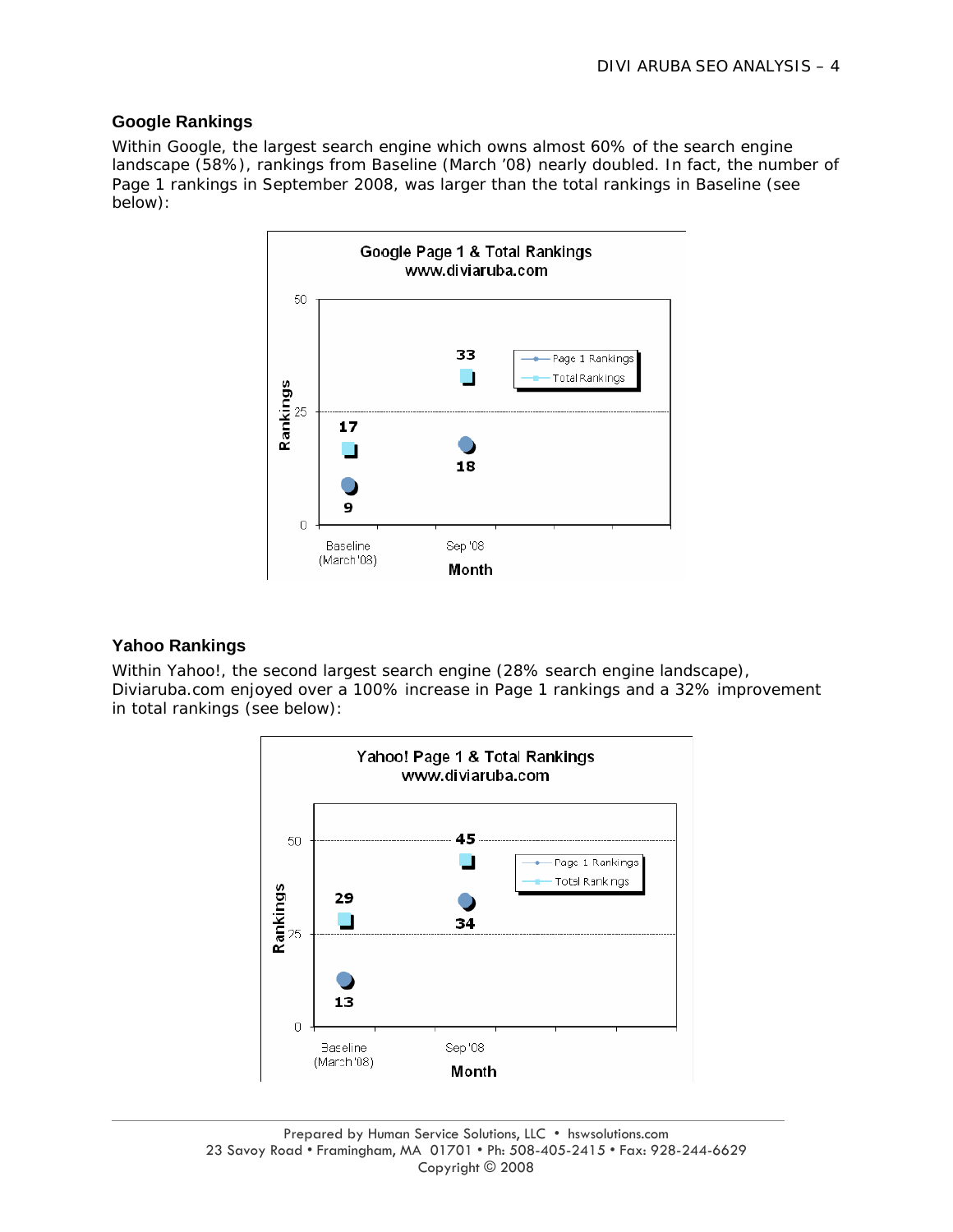## **MSN Rankings**

Within MSN, the third largest search engine (9.8% search engine landscape), Diviaruba.com Page 1 rankings remained at 14 but the total rankings witnessed an increase of 44% (see below):

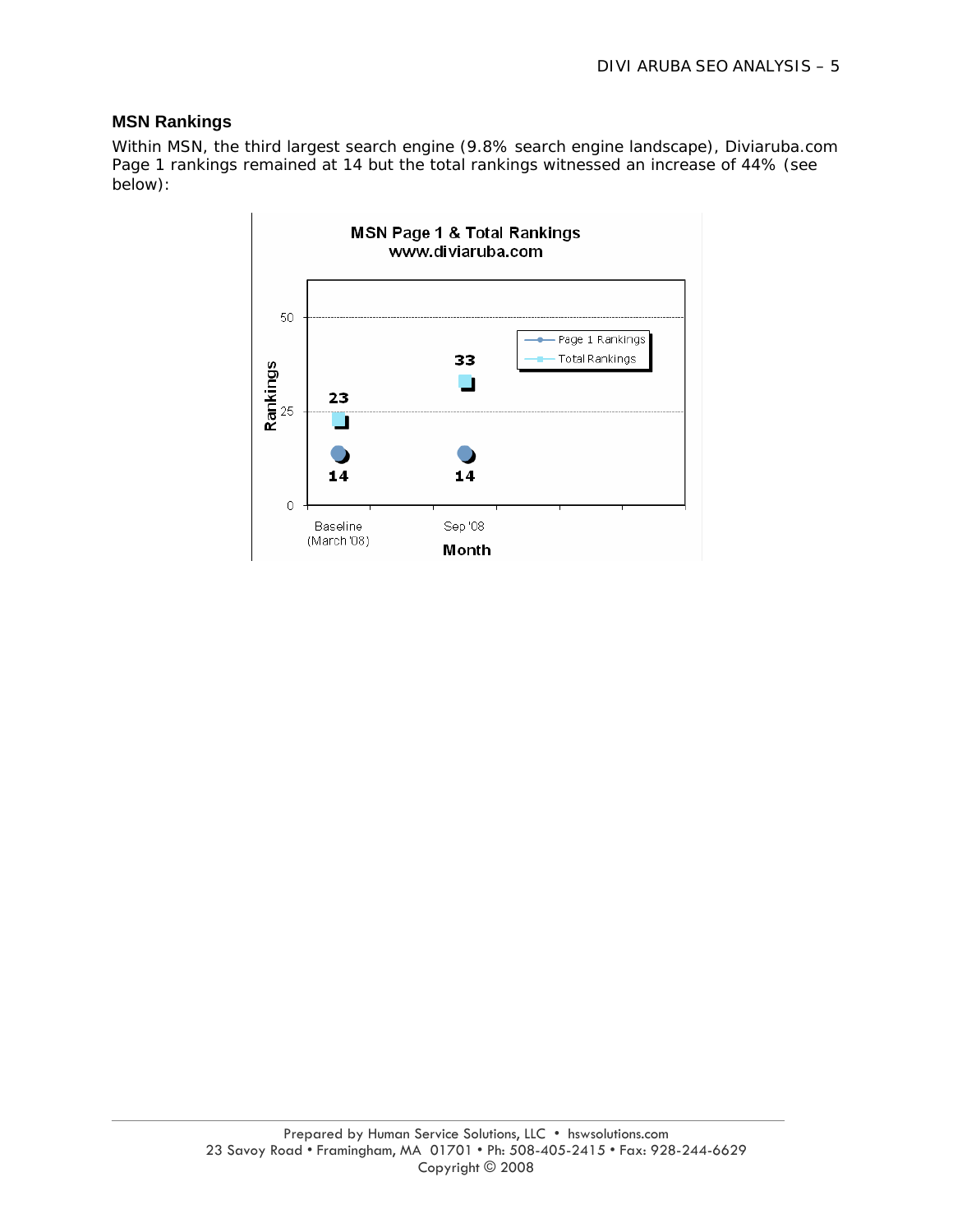## **Increased Search Terms & Query Volume**

The terms enjoying the most significant improvement from Baseline (March '08) are listed below and include their estimated monthly search query volume (QV). These terms were either not ranking prior to the Diviaruba.com re-launch or have improved to a Page 1 ranking within the 3 major search engines.

| <b>Keyphrases Ranking in Google</b>  | QV    | <b>Baseline</b><br>Ranking | Sept. 2008<br>Rankings |
|--------------------------------------|-------|----------------------------|------------------------|
| aruba resort spa                     | 457   | N/A                        |                        |
| aruba all inclusive                  | 8,632 | 8,13                       | 3, 14                  |
| aruba all inclusive resort           | 4,618 | 12                         | 3, 20                  |
| aruba family vacation                | 621   | N/A                        | 4, 11                  |
| aruba honeymoon                      | 3,361 | N/A                        | 5                      |
| aruba honeymoon package              | 368   | N/A                        | 5                      |
| dutch village aruba                  | 179   | N/A                        |                        |
| honeymoon in aruba                   | 575   | N/A                        | 8                      |
| aruba all inclusive vacation package | 468   | 24                         | 8, 16                  |

**Total Estimated Google Monthly QV = 19,279** 

| <b>Keyphrases Ranking in Yahoo!</b> | QV    | <b>Baseline</b><br>Ranking | Sept. 2008<br>Ranking |
|-------------------------------------|-------|----------------------------|-----------------------|
| aruba accommodations                | 665   | N/A                        |                       |
| aruba honeymoon package             | 368   | 8                          | 1, 29                 |
| aruba golf course                   | 329   | 11                         |                       |
| aruba entertainment                 | 139   | 24                         |                       |
| all inclusive resort in aruba       | 1,168 | N/A                        | 2, 3                  |
| aruba weddings                      | 2,471 | N/A                        | 3                     |
| restaurant in aruba                 | 725   | N/A                        |                       |
| aruba restaurant                    | 4,704 | N/A                        | 5                     |
| aruba honeymoon                     | 3,361 | 22                         | 5                     |
| aruba inclusive vacation package    | 729   | 22                         | 5, 6                  |
| aruba family vacation               | 621   | 26                         | 5                     |
| aruba accommodation                 | 582   | N/A                        | 9                     |

**Total Estimated Yahoo Monthly QV = 15,862** 

| <b>Keyphrases Ranking in MSN</b> | QV    | <b>Baseline</b><br>Ranking | Sept. 2008<br>Ranking |
|----------------------------------|-------|----------------------------|-----------------------|
| aruba all inclusive resort       | 4,618 |                            | 1, 19, 29             |
| aruba golf course                | 329   | N/A                        |                       |
| aruba bar                        | 214   | N/A                        | 5                     |
| aruba entertainment              | 139   | N/A                        | 5                     |
| aruba accommodations             | 665   | N/A                        |                       |
| aruba family vacation            | 621   | N/A                        |                       |
| aruba accommodation              | 582   | N/A                        |                       |
| aruba inclusive vacation package | 729   | 28                         |                       |

**Total Estimated MSN Monthly QV = 8,626**

## **Total Estimated Monthly QV Across All Engines= 43,767 That's an increase of 43,767 potential qualified visitors to DiviAruba.com, for free, every month!**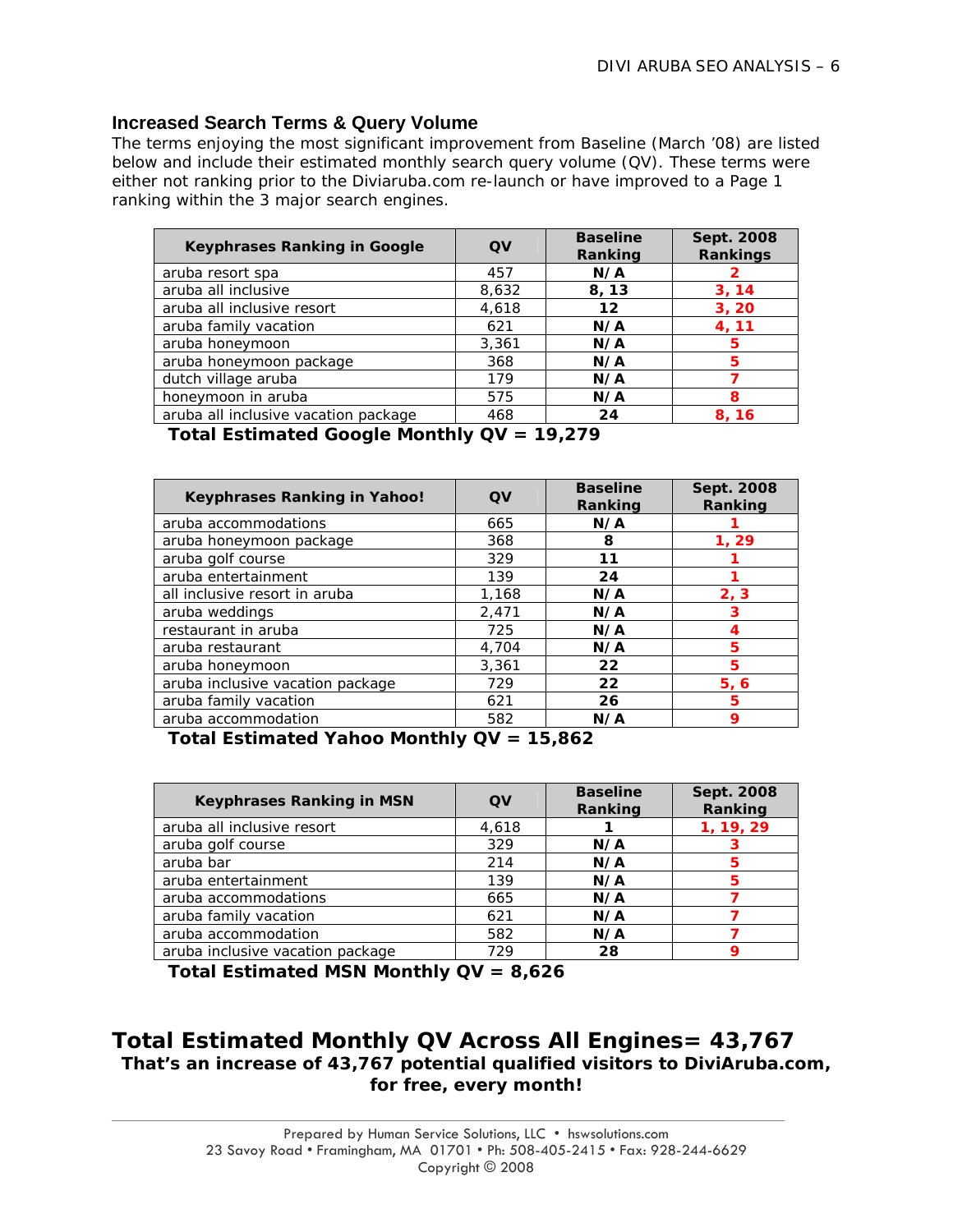#### **Total Traffic & Page Views**

Through Google Analytics, HSS was able to monitor traffic statistics for DiviArub.com, and also determine how users found the website. Prior to the re-launch in March 2008, DiviAruba.com had 20,230 visits, with 25% of those visits coming from Search Engine referrals. Current traffic from August  $25<sup>th</sup>$  to September  $25<sup>th</sup>$  of 2008 reached almost 23,000 visits (22,889), an increase of 13% from Baseline. Page views also increased from baseline by 2,430 to 89,797, up 10%. April 2008 saw the largest increase in traffic as the following month after re-launch, when Diviaruba.com enjoyed a staggering 27,514 visits and over 110,100 page views.



#### **Search Engine Referrals**

Of the 89,797 visits to Diviaruba.com from August  $25<sup>th</sup>$  to September  $25<sup>th</sup>$ , 12,651 came from search engine referrals – a 148% increase from Baseline (5,097). Of the 12,651 search engine referral visits, 9,756 came from Google, an incredible 77%.